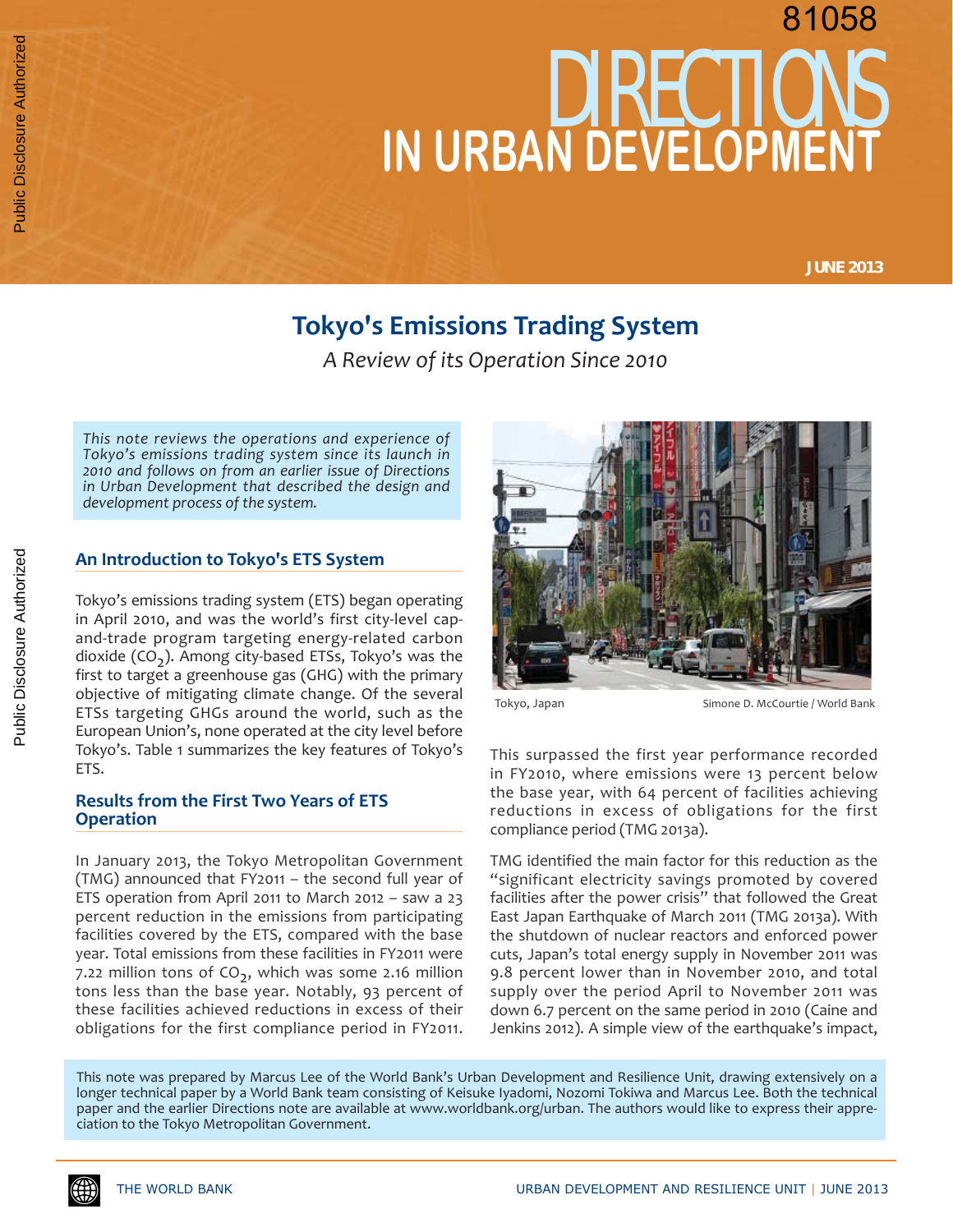## **Table 1: Key Features of Tokyo's ETS**

| Coverage                                        | Over 1,300 large facilities that consume fuels, heat, and electricity totaling more than 1,500 kiloliters<br>of crude oil-equivalent per year.                                                                                                                                                                                                                                                                                                                                                                                                  |
|-------------------------------------------------|-------------------------------------------------------------------------------------------------------------------------------------------------------------------------------------------------------------------------------------------------------------------------------------------------------------------------------------------------------------------------------------------------------------------------------------------------------------------------------------------------------------------------------------------------|
| <b>Base year emissions</b>                      | Average annual emissions from any three consecutive fiscal years (FYs) between FY2002 and FY2007.                                                                                                                                                                                                                                                                                                                                                                                                                                               |
| <b>Compliance periods</b>                       | 1st compliance period: FY2010 - FY2014<br>2 <sup>nd</sup> compliance period: FY2015 - FY2019                                                                                                                                                                                                                                                                                                                                                                                                                                                    |
| Targets / reduction<br>obligations <sup>1</sup> | 6 to 8 percent reductions for the 1 <sup>st</sup> compliance period:<br>• Category I-A: 8 percent for office buildings, public institutions, commercial buildings, lodging,<br>educational and medical institutions;<br>• Category I-B: 6 percent for buildings where air conditioning/heating from district cooling/heating<br>plants accounts for more than 20 percent of energy consumption;<br>• Category II: 6 percent for factories that do not fall under Category I.<br>17 percent for the 2 <sup>nd</sup> compliance period (planned). |
| <b>Allocation of allowances</b>                 | Grandfathered based on historical emissions, and calculated by compliance period:<br>[Base year emissions – Reduction obligation (6 or 8%)] x Compliance period (5 years)                                                                                                                                                                                                                                                                                                                                                                       |
| <b>Trading</b>                                  | From the second year of each compliance period, reductions in excess of annual obligations may<br>$\bullet$<br>be traded as credits, subject to a limit of one-half of base year emissions.<br>Banking of accumulated credits is allowed, including across compliance periods, but borrowing is<br>not.                                                                                                                                                                                                                                         |
| <b>Offsets</b>                                  | Credits from small and medium-sized (SME) facilities within Tokyo.<br>$\bullet$<br>Credits from large facilities outside Tokyo (for up to one-third of reduction obligations).<br>Renewable energy credits.<br>Credits from Saitama prefecture's ETS.<br>$\bullet$                                                                                                                                                                                                                                                                              |
| <b>Penalties for non-</b><br>compliance         | Surcharge on reduction obligation of 1.3 times the shortfall.<br>$\bullet$<br>• Fines of up to JPY500,000 (~USD5,500).                                                                                                                                                                                                                                                                                                                                                                                                                          |

Source: Adapted from TMG 2010

therefore, is that it provided an additional, unexpected exogenous factor that reduced electricity consumption and the corresponding  $CO<sub>2</sub>$  emissions.

At the same time, Tokyo's ETS can be seen to have contributed to increasing the resilience of participating facilities in coping with the impact of the earthquake. Such facilities were better able to cope with reduced electricity consumption precisely because they had already been planning to undertake energy conservation measures in response to the ETS. For example, a survey conducted by TMG found that owners and tenants of a leased building already had a system to work cooperatively on electricity savings, from twice-yearly tenant meetings that had started two years before the earthquake (TMG 2013a).

In order to reduce their emissions, facilities covered by Tokyo's ETS pursued a wide range of measures. The most common measures were related to the management of air-conditioning and lighting. Some 50 percent of facilities reduced office illumination from around 750 lux to 500 lux, in FY2011 (TMG 2013a). Table 2 summarizes the types and numbers of measures taken, and provides selected examples of these.

A further analysis of emissions reductions from FY2010 reveals that the level of reductions varied across facility types. Factories and waste management facilities achieved the highest reductions in FY2010, of over 20 percent (compared to the average of 13 percent across all facilities that year). Switching to alternative fuels, and energy efficiency measures, were common factors. It should also be noted, however, that 'leakage' occurred from some factories that shifted production activities (and thus emissions) to locations outside Tokyo. On the other hand, facilities in the informationcommunication and education categories registered more limited reductions of 1 percent and 5 percent, respectively. These facilities cited increasing business activities as the main challenge they faced in reducing emissions

# **Special Post-Earthquake Provisions**

To ensure that no facility was unduly penalized as a result of the earthquake, TMG also introduced special provisions applicable to situations where facilities used off-grid or co-generation power systems, or otherwise switched from electricity to other energy sources. Under these provisions, facilities that had at least partly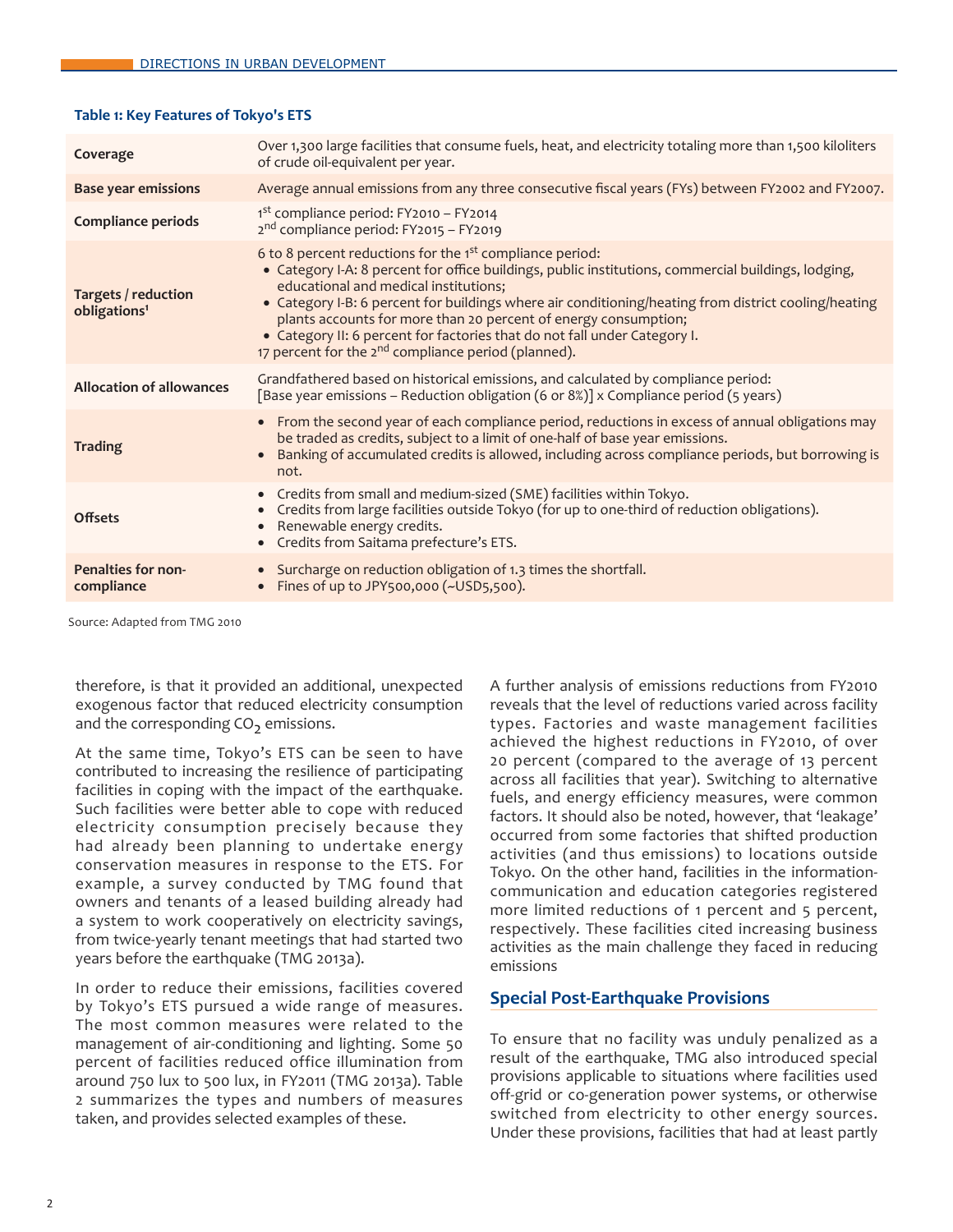# **Table 2: Summary of Measures Taken by Participating Facilities**

| Category                                                                                        | Number of<br><b>Measures</b><br><b>Taken</b> | <b>Examples of Measures Taken</b>                                                                                                                                                                                          |
|-------------------------------------------------------------------------------------------------|----------------------------------------------|----------------------------------------------------------------------------------------------------------------------------------------------------------------------------------------------------------------------------|
| Management of air-conditioning and<br>ventilation                                               | 1,602                                        | • Upgrade of air conditioning equipment<br>• Review of adequate temperature-humidity<br>• Review of air-conditioner operating hours<br>• Review of operation schedule of fans in parking lot                               |
| Management of lighting, incoming<br>and transformer equipment                                   | 1,436                                        | • Introduction of LED or high luminance guide lights<br>• Introduction of control devices such as motion sensors<br>• Lights-off when not using rooms during lunchtime<br>• Upgrade to high-efficiency transformer devices |
| Management of heat sources                                                                      | 897                                          | • Upgrade of freezers<br>• Temperature management of hot and cold water at return points<br>• Introduction of inverter to hot and cold water pump/cooling water<br>pump<br>• Strengthening of insulation at vapor bulb     |
| Management of hot water supply,<br>water supply and drainage, freezing<br>and cooling equipment | 302                                          | • Stop supply of hot water to washroom except in winter<br>• Upgrade to water-saving toilets or automatic shut-off faucets<br>• Stop heating supply to toilet seats<br>• Upgrade to energy-saving vending machines         |
| General management                                                                              | 275                                          | • Development of a framework for energy saving<br>• Offer of energy consumption data to tenants<br>• Energy-saving education for employees                                                                                 |

Source: Adapted from TMG 2012a

switched from electricity to direct fuels were allowed to calculate their emissions based on the more favorable ratio of fuel to electricity that they had registered in any one year out of FY2009, 2010 or the base year. (Further information on these special provisions is given in the longer technical paper.)

# **Trading Under Tokyo's ETS**

Under Tokyo's ETS, facilities that reduce emissions below the target may sell the excess reductions as credits. Conversely, if actual emissions reductions fall short of the target, they may purchase credits to make up the difference. Apart from excess emissions reductions, eligible credits include offsets from small and mediumsized facilities, large facilities outside Tokyo, renewable energy credits, and credits from Saitama prefecture's ETS. (Further information on these offsets is given in the longer technical paper.) TMG has issued guidelines for the calculation of offset credits, as well as for the verification of such credits by a third-party auditor. In all cases, credits will only be issued by TMG upon application.

TMG has established an electronic registry and accounting system to record the issuance, transfer and surrender of credits. TMG manages and maintains this registry, including all data input. The registry system includes three types of accounts with different functions:

- *1. Designated holding account (for compliance)*: Each facility must open this account, which records transactions at the facility level. Excess emissions reductions approved by TMG will be recorded in this account, but credits as a tradable property right are recognized only when transferred to the general holding account.
- *2. General holding account (for trading)*: Credits can only be transferred to other parties through this account. Each facility may have multiple general holding accounts, where multiple participants exist.
- *3. Governor's holding account (for retirement/surrender of credits)*: Credits to be utilized for compliance must be transferred to this retirement account. Once credits are transferred to this account, no further transfers will be allowed.

As of the end of calendar year 2012, credits in the amount of 82,909 tons of  $CO<sub>2</sub>$  had been issued, with the bulk of this supply – 75,708 tons or 91 percent – originating in renewable energy credits. Table 3 summarizes the issuance of these credits. Over this same period, the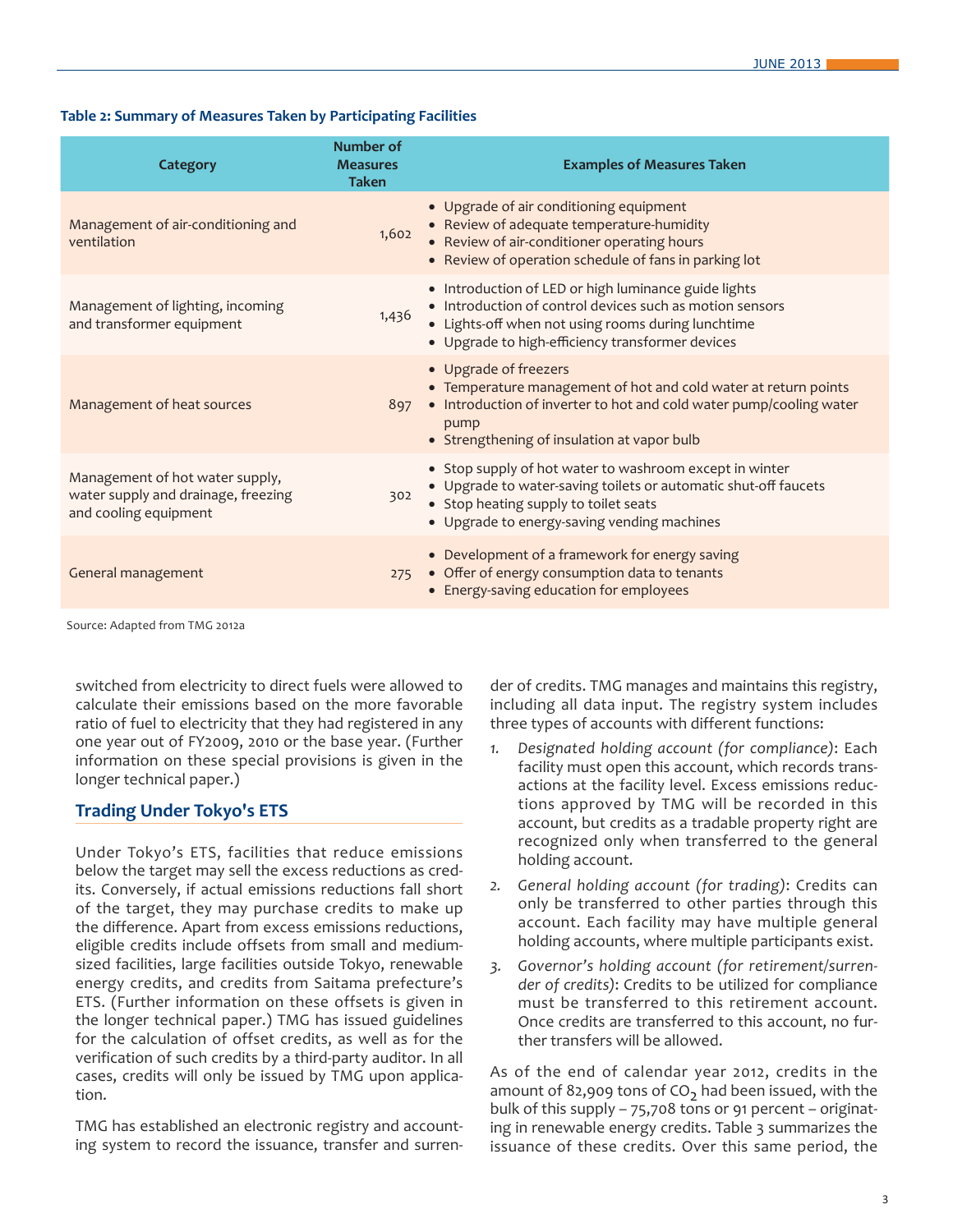volume of trades has been relatively modest. In FY2011, 29,341 tons of  $CO<sub>2</sub>$  were traded in eight transactions, with a further 36,190 tons traded in 28 transactions during FY2012 (through December 2012) (TMG2012b, TMG2013b).

Information on market prices has been quite limited. The first trade was announced in August 2010, when 22 tons were traded at JPY12,000 per ton (approximately USD142 at the time) (Reuters 2010). More recently, in October 2012, TMG sold 600 tons of offsets from green electricity certificates, at JPY10,000 per ton. More generally, TMG has estimated two reference prices: JPY15,000 per ton based on the price of solar energy under the Renewable Portfolio Standard law, and between JPY8,000 and 26,000 per ton based on the price of Green Energy Certificates as surveyed by Japan's Ministry of the Environment (TMG 2011a, Nishida 2013).

The relatively limited trading activities under Tokyo's ETS should be understood in light of the fact that TMG does not intend for trading to be a primary option. Instead, trading is intended as the last option for facilities that are unable to meet their reduction obligations by other means. Accordingly, the ex-post issuance of credits only upon application hardly creates enough liquidity during the early stages of an emerging market like the Tokyo ETS. It also makes it difficult for facilities or other market players to gauge the potential demand and supply of credits. Moreover, the facilities themselves do not seem to consider using offset credits as a priority in achieving their reduction targets. Seventy-three percent of facilities surveyed by TMG indicated that they would not need to purchase offset credits (TMG 2012c). The survey also found that facilities tend to prefer to bank excess reductions now, in anticipation of deeper emissions reduction targets during the second compliance period.

A degree of uncertainty persists with respect to the overall demand and supply of credits for the whole of the first compliance period. The results reported for FY2010 and 2011 indicate a potential situation of oversupply: potential annual demand is estimated at less than 300,000 tons, while the potential annual supply of credits could range from 400,000 to 900,000 tons (see the technical paper for more details of this estimate). TMG's own estimates for the whole of the first compliance period, based on prior application as of September 2012, are for a supply of offset credits (from SMEs, renewable energy, and outside Tokyo) of approximately 250,000 tons, coupled with other emissions reductions (for compliance, but not trading) of around 400,000 tons (TMG 2012d, Nishida 2013).

# **Expansion to Saitama Prefecture**

Saitama prefecture's efforts to reduce GHG emissions began as early as 2002 with its Environmental Damage Reduction Program, under the prefecture's Community Environmental Preservation Ordinance. This program included a voluntary emissions reduction plan with mandatory reporting requirements, for targeted facilities. As in Tokyo, targeted facilities were those with annual energy consumption of over 1,500 kiloliters of crude oil-equivalent, or with a size of over 10,000 square meters. Most of these facilities are in the commercial and industrial sectors.

Saitama prefecture decided to adopt a city-based ETS in 2009. The reasons for doing so included the finding that emissions from commercial facilities had increased continuously since 1990, and the realization that the earlier program did not contribute to continuous GHG reductions. Saitama prefecture's ETS has the same basic design as Tokyo's, with the exception that no fines are imposed for non-compliance in Saitama. Table 4 provides a comparison of the two ETSs.

| <b>FY</b> |          | Renewable<br><b>Energy Credits</b><br><b>Excess Reductions</b><br><b>SME Credits</b><br>environmental)<br>value equivalent) |                |                  |                |                  | <b>Renewable Energy</b><br>Credits (others) |                  | <b>Total</b>     |
|-----------|----------|-----------------------------------------------------------------------------------------------------------------------------|----------------|------------------|----------------|------------------|---------------------------------------------|------------------|------------------|
|           | Cases    | tCO <sub>2</sub>                                                                                                            | Cases          | tCO <sub>2</sub> | Cases          | tCO <sub>2</sub> | Cases                                       | tCO <sub>2</sub> | tCO <sub>2</sub> |
| 2011      | $\Omega$ | $\circ$                                                                                                                     | $\overline{3}$ | 117              |                | 7,285            | 22                                          | 39,244           | 46,646           |
| 2012      | 10       | 6,739                                                                                                                       | 5              | 345              | 1              | 7,423            | 10                                          | 21,756           | 36,263           |
| Total     | 10       | 6,739                                                                                                                       | 8              | 462              | $\overline{2}$ | 14,708           | 32                                          | 61,000           | 82,909           |

#### **Table 3: Issuance of Credits by TMG, as of December 2012**

Source: Nishida 2013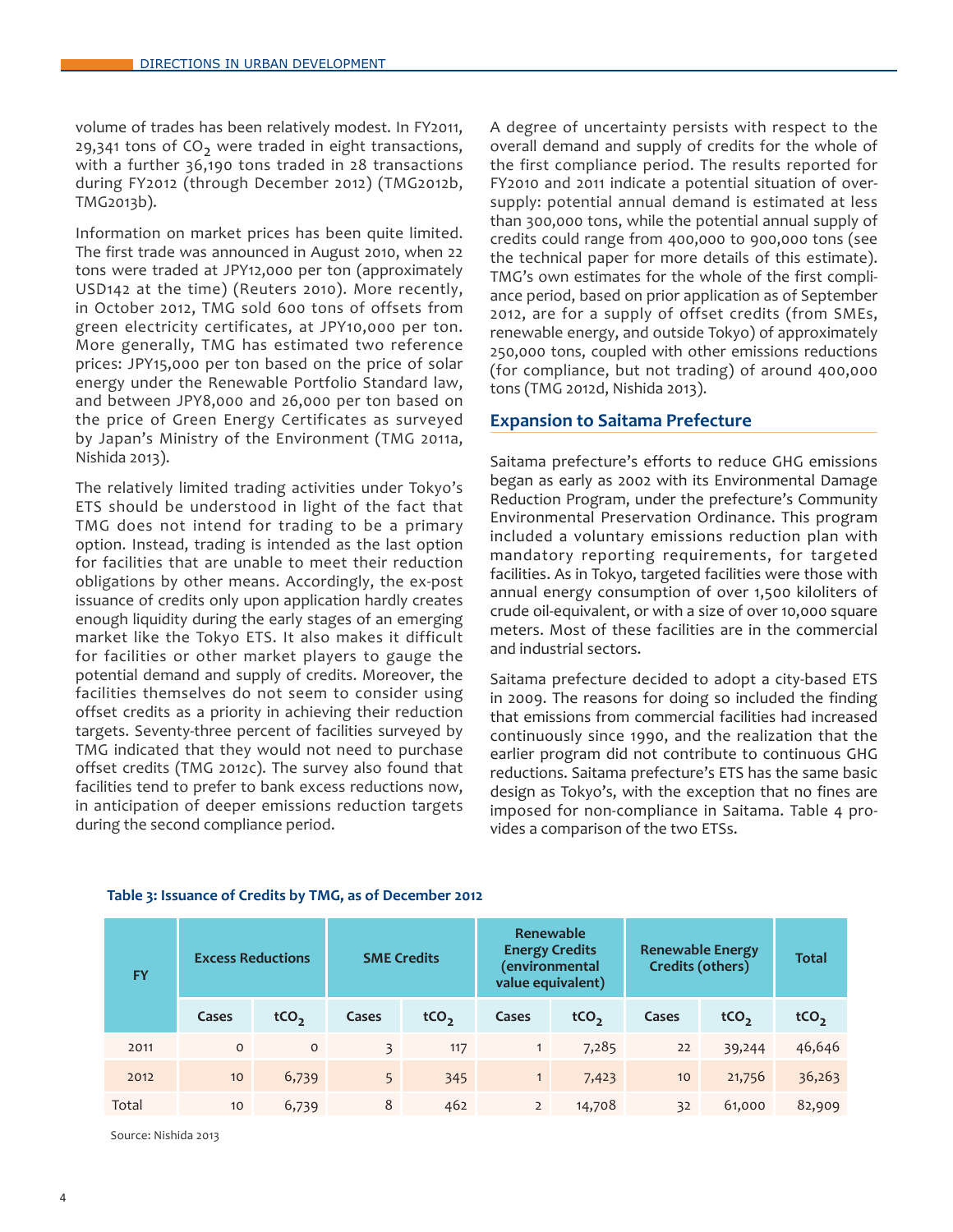#### **Table 4: Comparison of Tokyo and Saitama ETSs**

|                                                          | <b>Tokyo</b>                                                                                                                                                                                                              | Saitama                                                                                                                                                                                    |
|----------------------------------------------------------|---------------------------------------------------------------------------------------------------------------------------------------------------------------------------------------------------------------------------|--------------------------------------------------------------------------------------------------------------------------------------------------------------------------------------------|
| <b>Total GHG</b><br>emissions, tons of<br>$CO2$ (FY2009) | 56.6 million                                                                                                                                                                                                              | 38.8 million                                                                                                                                                                               |
| <b>Target Facilities</b>                                 | Large facilities with annual energy consumption of<br>over 1,500 kiloliters of crude oil-equivalent (about 1,300<br>facilities - mostly commercial)                                                                       | Same as Tokyo (about 600 facilities - two-thirds<br>industrial)                                                                                                                            |
| Compliance<br><b>Periods</b>                             | $1st$ compliance period: FY2010 – FY2014<br>$2nd$ compliance period: FY2015 – FY2019                                                                                                                                      | 1 <sup>st</sup> compliance period: FY2011 - FY2014<br>2 <sup>nd</sup> compliance period: FY2015 - FY2019                                                                                   |
| <b>Reduction Targets</b>                                 | • 8 percent reduction for office building, public<br>institutions, commercial buildings, etc.<br>• 6 percent reduction for factories, water supply and<br>sewerage facilities, solid waste management facilities,<br>etc. | Same as Tokyo                                                                                                                                                                              |
| <b>Tradable Credits</b>                                  | • Excess reductions as credits<br>• Credits from small/medium facilities in Tokyo<br>• Renewable energy credits<br>• Credits from outside Tokyo                                                                           | $\bullet$ Excess reductions as credits<br>• Credits from small/medium facilities in Saitama<br>• Renewable energy credits<br>• Credits from outside Saitama<br>• Forest absorption credits |
| Penalties for non-<br>compliance                         | • Surcharge on reduction obligation of 1.3 times the<br>shortfall.<br>• Fines of up to JPY500,000 (~USD5,500).                                                                                                            | None.                                                                                                                                                                                      |

Source: TMG 2011b, Saitama Prefecture 2012

Cooperation between TMG and Saitama prefecture on cap-and-trade is based on an agreement made in September 2010. Under this agreement, participating facilities in each ETS can trade credits across the boundary between Tokyo and Saitama. Specifically, excess reductions from a large facility in either jurisdiction can be utilized by a facility in the other jurisdiction to fulfill reduction obligations, from the end of the first compliance period in 2015. Credits from small/medium-sized facilities in either jurisdiction can also be utilized by a large facility in the other jurisdiction to fulfill reduction obligations, from 2012. The agreement also simplified the registration process for audit firms that verify emissions under the ETS, if these firms work for both Tokyo and Saitama. Both governments also agreed to organize joint training for these auditors.

In May 2013, Saitama prefecture announced that its ETS achieved a 21.5 percent reduction in emissions below base year emissions, from participating facilities for FY 2011 (Saitama Prefecture 2013). This percentage reduction is close to that registered by Tokyo's ETS for the same fiscal year. A key difference is that the while around 85 percent of facilities in Tokyo are commercial, 70 percent of facilities in Saitama are industrial/factories. Given the experience of Tokyo, where industrial facilities seemed better able to register large emissions reductions compared to commercial facilities, this

strong first-year performance of Saitama's ETS is not unexpected.

#### **Lessons Learned So Far**

The experience of Tokyo's ETS since 2010 clearly demonstrates how it has been very effective as an instrument to promote reductions in GHG emissions among the largest facilities in the city. Moreover, by encouraging facilities to plan for energy savings and efficiency, the ETS catalyzed the important co-benefit of increasing these facilities' resilience in the face of power shortages following the 2011 earthquake. The introduction of a very similar ETS in Saitama prefecture also demonstrates the relevance and attractiveness of ETS as an option for climate change mitigation at the city level.

A number of lessons can be drawn that would be of relevance to any city considering an ETS of its own:

*• Data and reporting*: The rich data available in Tokyo (and Saitama) began with the mandatory reporting program in the years prior to the design and implementation of the ETS. Such data is essential to designing an ETS, and to ensure robust monitoring, reporting and verification (MRV) throughout.